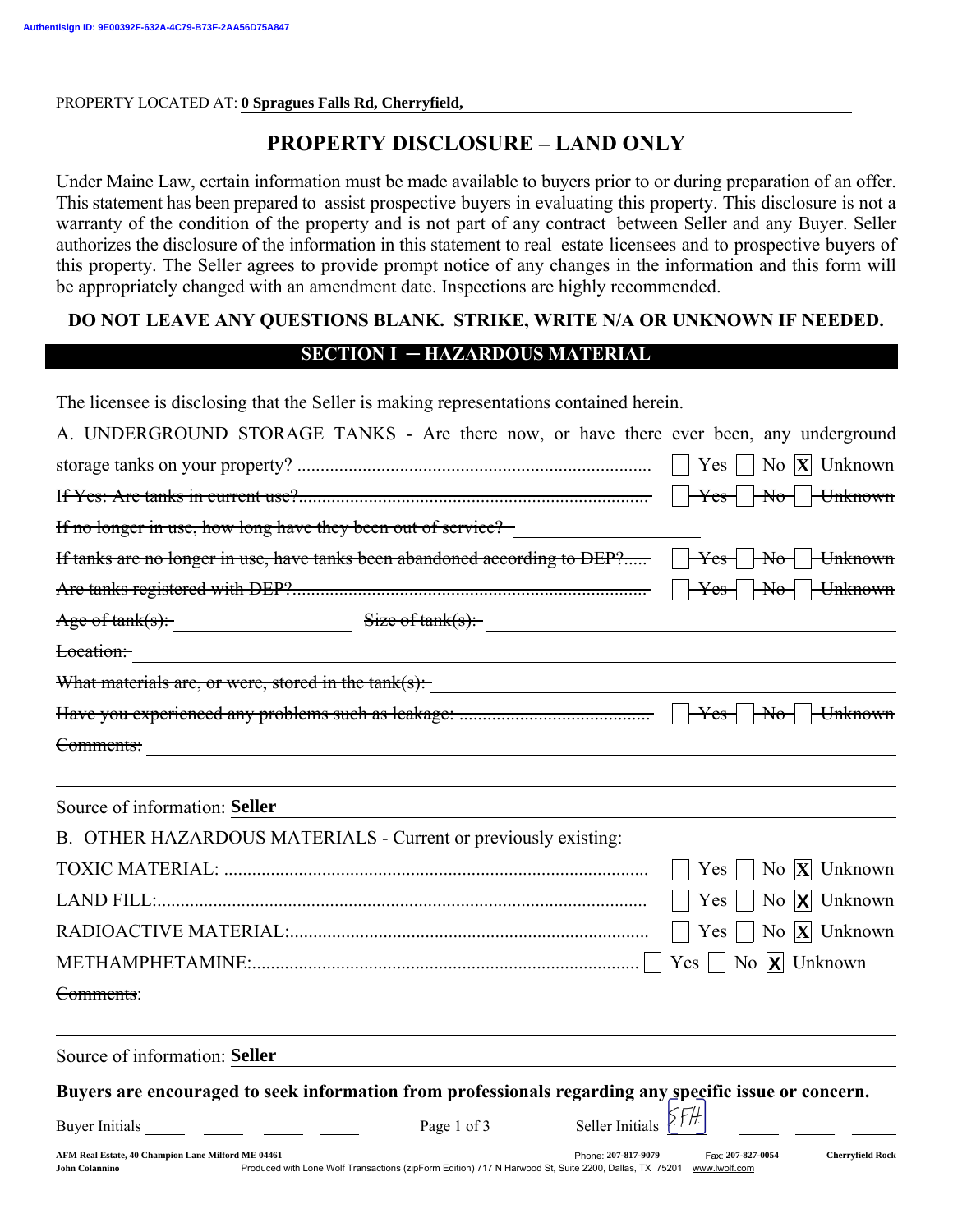PROPERTY LOCATED AT: **0 Spragues Falls Rd, Cherryfield,** 

### SECTION II ─ GENERAL INFORMATION

| Is the property subject to or have the benefit of any encroachments, easements, rights-of-way, leases, rights of                                 |
|--------------------------------------------------------------------------------------------------------------------------------------------------|
| first refusal, life estates, private ways, trails, homeowner associations (including condominiums and PUD's) or                                  |
| Yes $ \mathbf{X} $ No $ $<br>Unknown                                                                                                             |
| If Yes, explain:                                                                                                                                 |
| Source of information: Seller                                                                                                                    |
| Is access by means of a way owned and maintained by the State, a county, or a municipality over which the public                                 |
| $ \mathbf{X} $ Yes $  \cdot  $<br>$\overline{N_0}$<br>Unknown                                                                                    |
| If No, who is responsible for maintenance? [16]                                                                                                  |
| Road Association Name (if known):                                                                                                                |
| Are there any shoreland zoning, resource protection or other overlay zone                                                                        |
| $ X $ Yes  <br>Unknown<br>No                                                                                                                     |
| If Yes, explain: Small brook at Southeast corner of lot in shoreland zoning                                                                      |
| Source of information: Seller                                                                                                                    |
| Is the property the result of a division within the last 5 years (i.e. subdivision)?<br>Yes $ X $ No  <br>Unknown                                |
|                                                                                                                                                  |
| Source of information: Seller                                                                                                                    |
| Are there any tax exemptions or reductions for this property for any reason including but not limited to:                                        |
| Unknown                                                                                                                                          |
| If Yes, explain: Tree Growth. Seller will NOT make plan available.                                                                               |
| Yes $ \mathbf{X} $ No<br>Unknown                                                                                                                 |
| N <sub>0</sub><br>Unknown                                                                                                                        |
| Yes $ \mathbf{X} $ No<br>Unknown                                                                                                                 |
|                                                                                                                                                  |
| $Yes \mid$<br>$\overline{N_0}$<br>Unknown                                                                                                        |
| $Yes \mid$<br>No $X$ Unknown                                                                                                                     |
| No $X$ Unknown<br>$Yes \mid$                                                                                                                     |
| Source of information: Seller                                                                                                                    |
| Additional Information:<br><u> 1980 - Johann Barn, mars ann an t-Amhain Aonaich an t-Aonaich an t-Aonaich an t-Aonaich an t-Aonaich an t-Aon</u> |
|                                                                                                                                                  |